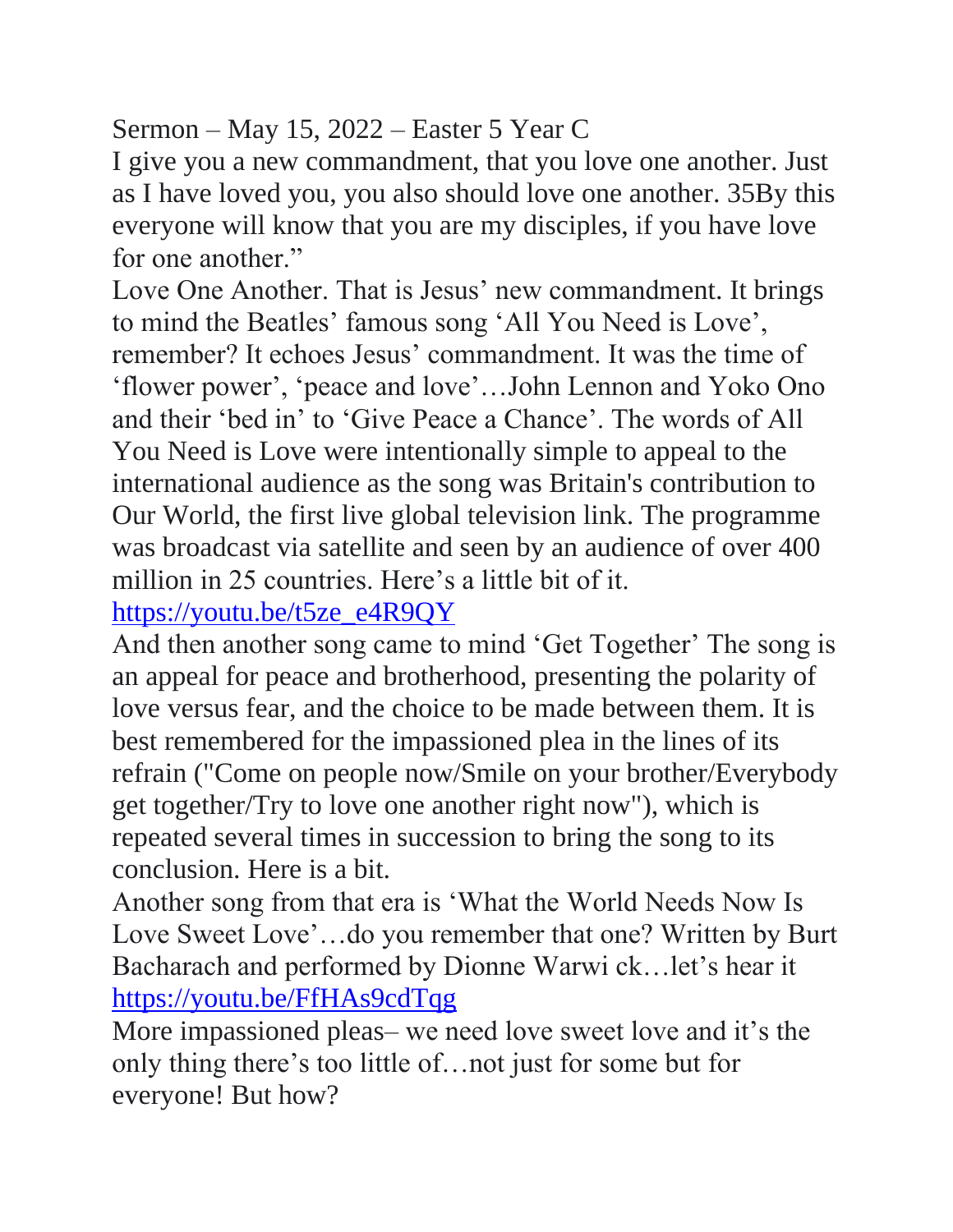The Beatles in their song say it's easy. But is it? We suspect, even know deeply that it isn't easy to love…not always.

In any community, anytime you get a group of people together, there will be disagreements; there will be frictions; there will be personality clashes; even in churches, especially in churches! So how do we do it?

How can Jesus command us to love one another?

The new commandment is not entirely new. In Leviticus, in the Old Testament, it says,

"You shall not take vengeance or bear a grudge against any of your people,

but you shall love your neighbor as yourself…"

What, then, is new about Jesus' commandment?

First, Jesus provides a model of the love he requires:

"Just as I have loved you, you also should love one another" To understand Christian love, we have only to look at Jesus' life and actions. He ate and drank with outcasts and sinners. Just before giving the new commandment, Jesus washed the feet of his disciples, demonstrating the humble service, the self-emptying service that Jesus asks his disciples to offer each other. Second, this new commandment is positive and open-ended. Rather than focusing on "Thou shalt not," it says, "thou shalt". Where many Old Testament laws were very specific, this law is very broad. We can never claim full success. When have we loved enough? There is always need for more love as the song says. People could respond to the old law with a bookkeeper's mindset. Not so with this new commandment!

The focus is on loving action rather than loving feelings. In his own life, Jesus translates love into action that benefits the beloved. He calls us to do the same.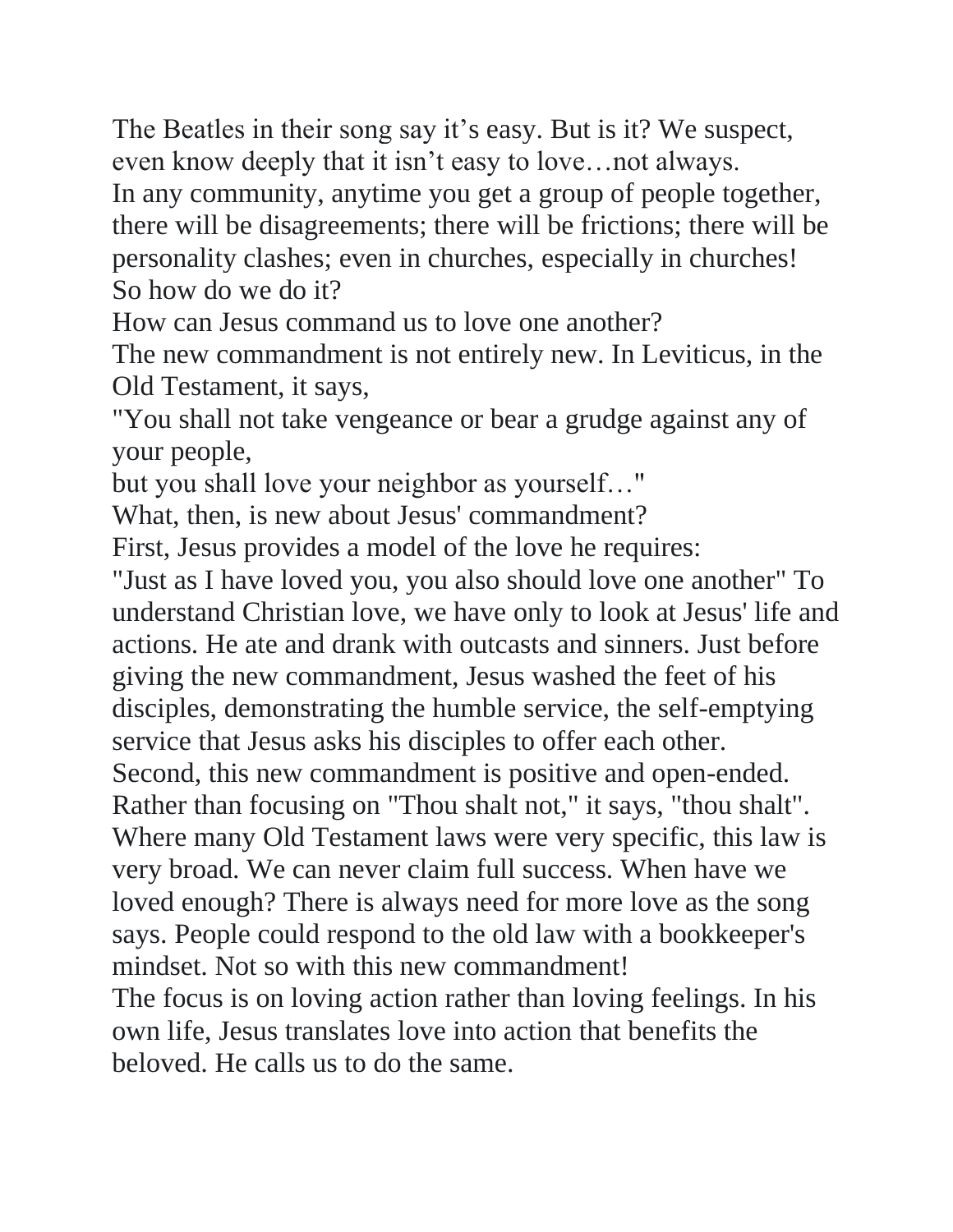While it might be impossible to feel affection for some people, it is not impossible to help them. Our action-love is a gift of Christ, who loved us, and showed us how love behaves. He makes us new people born again in his image and capable of loving with his love. We can truly obey this commandment when "it is no longer I who live, but it is Christ who lives in me. And the life I now live …I live by faith in the Son of God, who loved me and gave himself for me". That was a quotation from Galatians 2:20.

–– Frederick Buechner (a famous minister/author) writes:

Loving each other doesn't mean

loving each other in some sentimental, unrealistic, greeting-card kind of way

but the way families love each other

even though they may fight tooth and nail

and get fed up to the teeth with each other

and drive each other crazy

and yet all the time know deep down in their hearts

that they belong to each other and need each other…

even the ones they often wish had never been born.

Jesus says, "Love one another." He wasn't calling his disciples to feel affection, but to act in loving ways.

When Jesus calls us to love one another, he is calling us to love the sweet lady who bakes for the church -- but he is also calling us to love the person who wounded us with their sharp tongue. When Jesus calls us to love one another, he is calling us to love those we chat with at coffee hour -- but he is also calling us to love the person who opposes our pet project.

When Jesus calls us to love one another, he is calling us to love our favourite friends -- but he is also calling us to love the person who talks about us behind our back.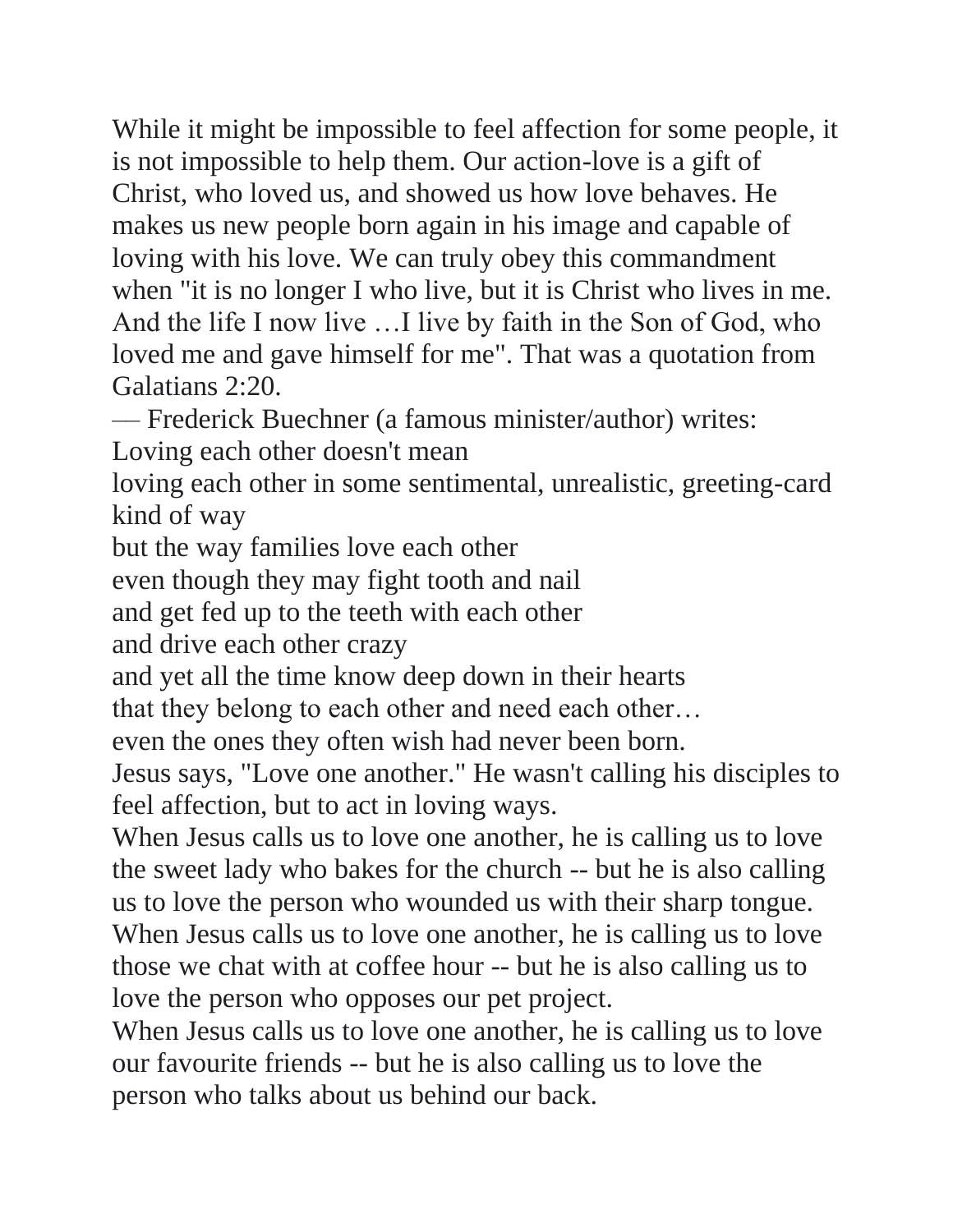When Jesus calls us to love one another, he is calling us to love the soprano whose solo touches our hearts -- but he is also calling us to love the person who is outside our doors, living on the fringe, possibly with mental illness and addictions.

It is sinners God loves

-- that is, those who in disobedience and rebellion have turned away from him.

"Love one another," Jesus says.

It is more than a saying -- it is a commandment -- an order. It is the way that we spread faith in Christ. People can ignore almost anything we say, but they cannot ignore our love.

C. S. Lewis, author of the 'Chronicles of Narnia',

advocates love as an act of the will.

Do not waste time wondering whether you "love" another, he suggests, act as if you do.

"As soon as we do this, we find one of the great secrets.

When you are behaving as if you loved someone,

you will presently come to love him."

Dr. Martin Luther King, Jr. once wrote:

Whom you would change,

you must first love.

Audrey Hepburn wrote this, read at her funeral years later.

People, even more than things, have to be stored, renewed,

revived, reclaimed, and redeemed; never throw out anyone.

'never throw out anyone'…people need to be redeemed…

they need God's love through you.

Are there people you are tempted to throw out?

Isn't it these people, Christ is calling you and me to love today? What is he be calling you and me to do about it? Amen